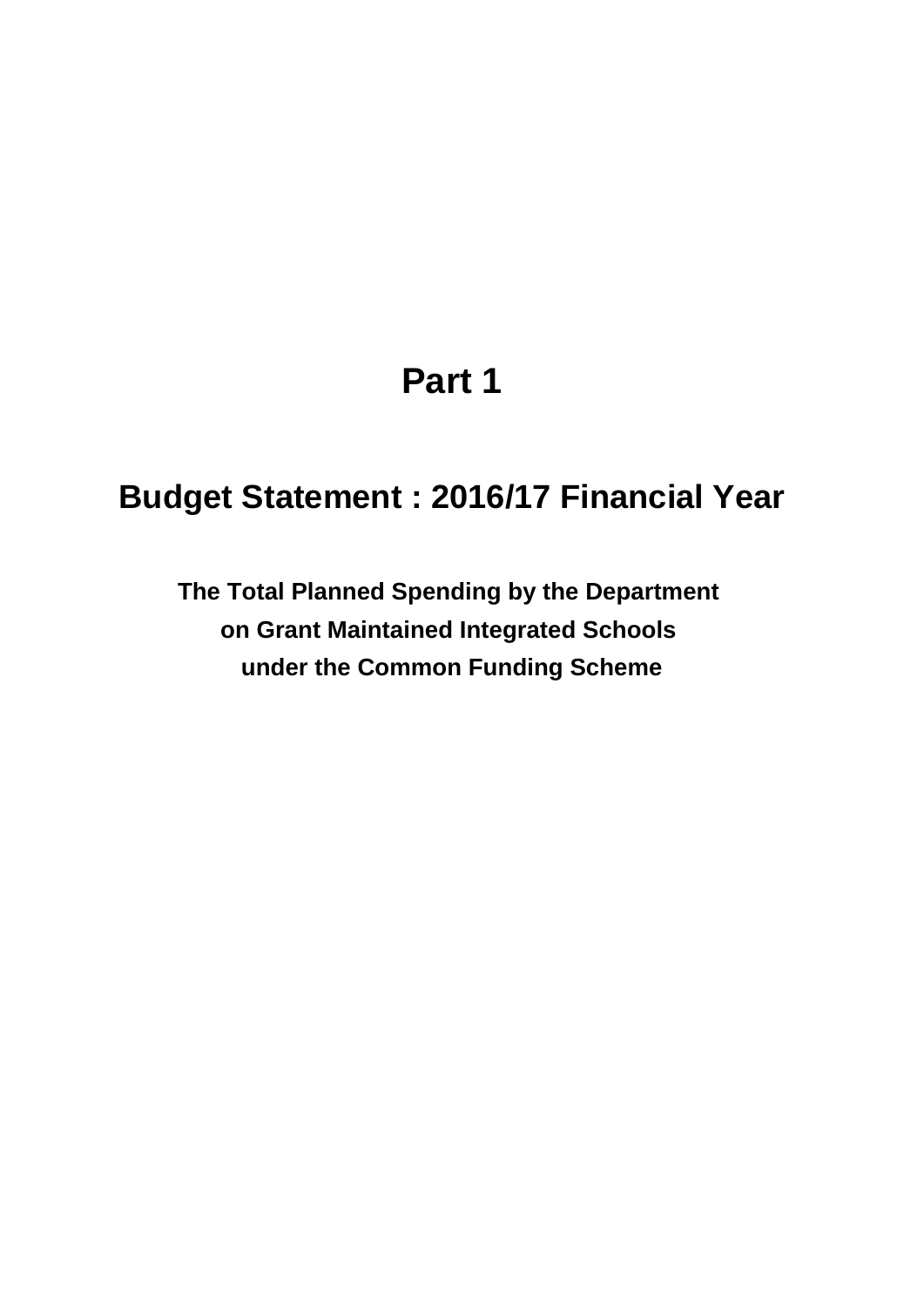## **Part 1**

### **Budget Statement: 2016/17 Financial Year**

#### **PART 1: Total Planned Spending by the Department of Education for the Grant Maintained Integrated Schools' sector**

#### **PART 1: SECTION 1**

| <b>SCHOOLS RECURRENT FUNDING</b> | School's Delegated | Non-Delegated    |
|----------------------------------|--------------------|------------------|
|                                  | Resources £000's   | Resources £000's |

#### **DELEGATED RESOURCES**

#### **B RESOURCES INITIALLY HELD CENTRALLY**

#### **B1 DE Initiatives**

| Educational Maintenance Allowance |  |
|-----------------------------------|--|
| Entitlement Framework             |  |
| <b>Extended Schools</b>           |  |

#### **B2 Teaching Staff Costs**

| Substitution Costs (including Maternity, Paternity,<br>Adoption Leave and) | 1.060 |
|----------------------------------------------------------------------------|-------|
| <b>Premature Retirement Costs</b>                                          |       |

### **B3 Non-Teaching Staff Costs**

| Substitution and Other Costs (including Maternity) |  |
|----------------------------------------------------|--|
|                                                    |  |

#### **B4 Other School Administration Costs**

| Rates                      | $\bigcap$ |
|----------------------------|-----------|
| Rent                       |           |
| <b>VAT</b>                 |           |
| <b>Teaching Redundancy</b> |           |

#### **B5 Mainstream Special Educational Needs Costs**

| <b>Additional Provision for Statemented Pupils</b> |      |
|----------------------------------------------------|------|
| Extensions to Contracts of Term-Time Staff         | 290L |

#### **B6 Special Units**